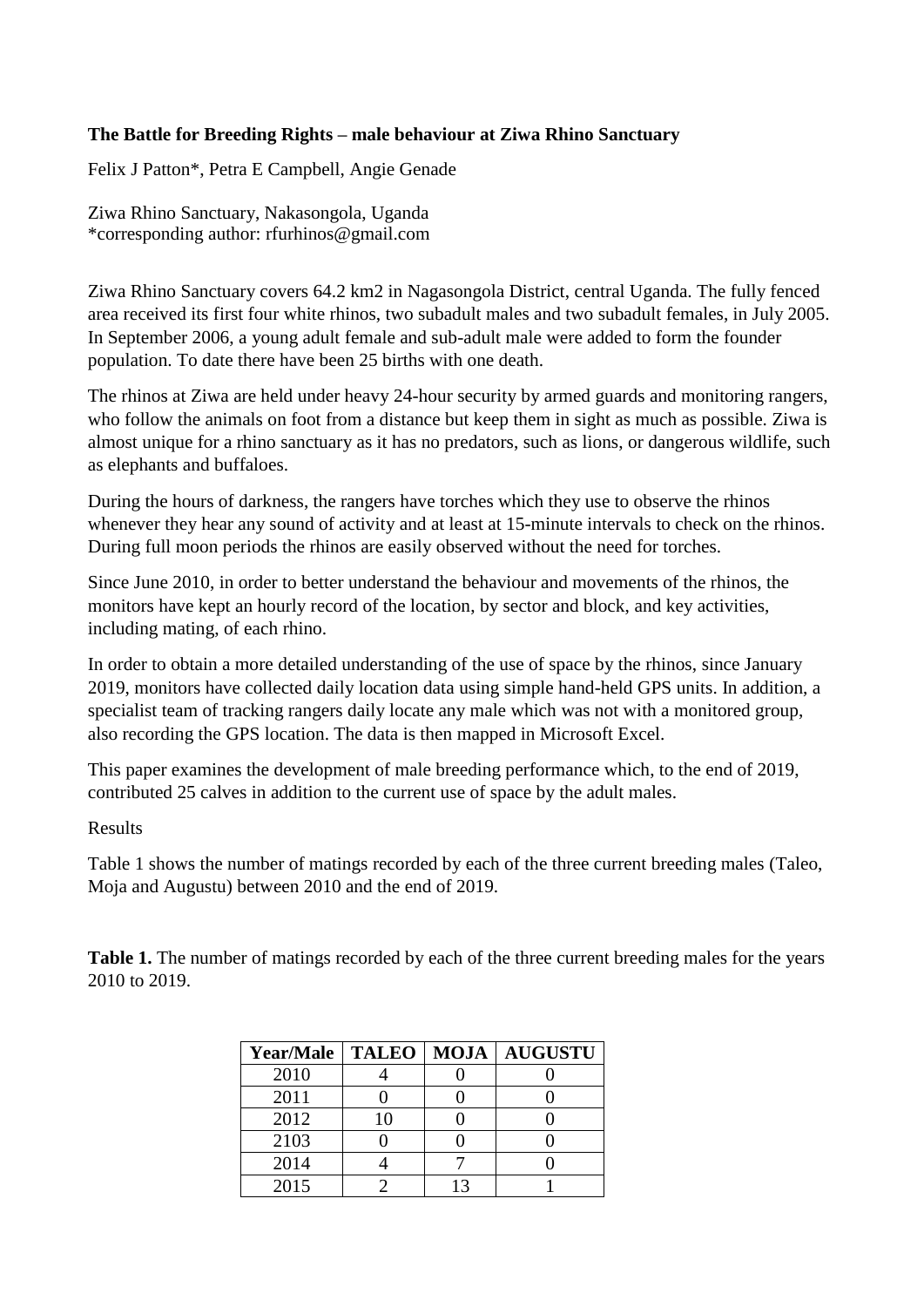| 2016 | 12 |  |
|------|----|--|
| 2017 |    |  |
| 2018 |    |  |
| 2019 |    |  |

Up until 2013, Taleo exhibited dominance over its nearest male rival Moja. Taleo was 8 years and 2 months old when he fathered the first calf born at the sanctuary with conception estimated to have been in February 2008.

Dominance of Taleo over Moja, maintained by fighting, became particularly serious in 2011 (Patton et al 2017). Moja responded by moving to areas where Taleo did not visit resulting in Taleo being the only breeding male and fathering the first nine calves to be born in the sanctuary (confirmed by DNA analysis).

In February 2013, Moja became stuck in mud at a dam that was drying out. It took a struggle of 17 hours before he was rescued. On recovery, the behaviour of Moja changed from being passive to becoming assertive. This led to renewed fighting with Taleo but, this time, Moja was dominant resulting in Taleo yielding to Moja. They then shared breeding rights.

The mating data shows Moja fathered his first calf at 14 years old and was the father of six of the seven calves born between 2015 and 2017.

In May 2018, the young male Augustu was observed mating for the first time at 8 years and 6 months old. He is believed to be the father of the first calf of the female Waribe, conceived in that month, and the second calf of Uhuru but this is yet to be confirmed by genetic analysis. Augustu has been observed mating a total of 11 times through to the end of 2019.

## **Use of Space by the breeding males**

Detailed GPS location data has only been collected since the beginning of 2019. Before this, general location data by sector and block, (for map see Patton *et al*., 2012), was collected. The data presented in Table 2 shows that when breeding started, Taleo travelled throughout the sanctuary in the areas used by the females while Moja avoided these areas so as not to come into contact with Taleo.

| <b>Sector/Block</b> | <b>Taleo</b> | Moja | <b>Augustu</b> |  |  |
|---------------------|--------------|------|----------------|--|--|
| W <sub>2</sub>      |              |      |                |  |  |
| I 1                 |              |      |                |  |  |
| L2                  |              |      |                |  |  |
| L <sub>3</sub>      |              |      |                |  |  |
| R <sub>2</sub>      |              |      |                |  |  |
| R3                  |              |      |                |  |  |

**Table 2.** Location of conception matings

When Moja started mating, he did so in the central area of the sanctuary, particularly sector/block L3 with Taleo maintaining the western area, particularly sector/block L2 and W2. Most of the females moved around both areas. The eastern area was not used by the females but was a safe haven, along with other peripheral areas, for the fast-growing sub-adult males Augustu and Obama.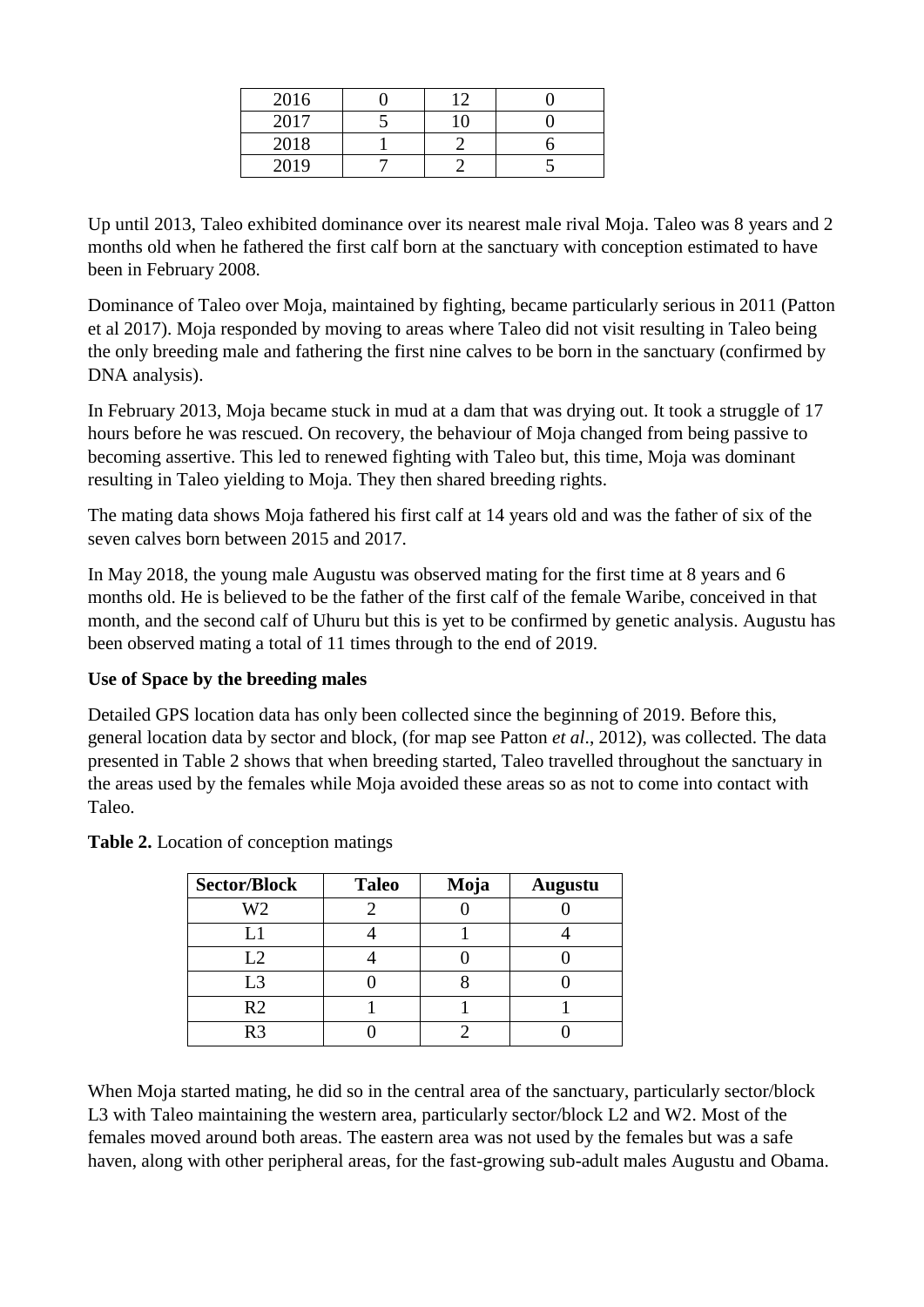As shown in table 3, up until the end of 2019, only Taleo, Moja and Augustu had mated with the females.

| <b>Female/Calf</b> | 1st | 2nd | 3rd | 4th | 5th | 6th  |
|--------------------|-----|-----|-----|-----|-----|------|
| Nandi              | T   | T   | T   | M   | M   | M/T? |
| Bella              | T   | T   | т   | M   | M   | T/A? |
| Kori               | T   | т   | T   | М   | M   | T    |
| Donna              | T   | T   |     |     |     |      |
| Malaika            | M   | M   | M   |     |     |      |
| Laloyo             | M   |     |     |     |     |      |
| Luna               | M   |     |     |     |     |      |
| Uhuru              | M   | A   |     |     |     |      |
| Waribe             | А   |     |     |     |     |      |

**Table 3.** Parentage of the calves born in Ziwa Rhino Sanctuary based on observed matings

 $T =$ Taleo M = Moja A = Augustu

Detailed location data is presented in Figure 1 which shows the use of space by the males in the first six months of 2019. Taleo had a territory in the west; Moja had a territory in the middle area of the sanctuary; Augustu ranged around the eastern area.



**Figure 1.** Use of space by three males for the period January to June 2019

The use of space by the three males in the second six months of 2019 is shown in figure 2. The significant change from the previous six months was that Augustu moved into the territory of Moja. This was the result of a series of five fights between the two during a period from July  $29<sup>th</sup>$  to August  $15^{\text{th}}$ .

After these fights Moja was observed with bad face wounds. The front horn of Augustu caused facial injuries to Moja as, following dehorning, the flat horn tip was not smoothed down leaving a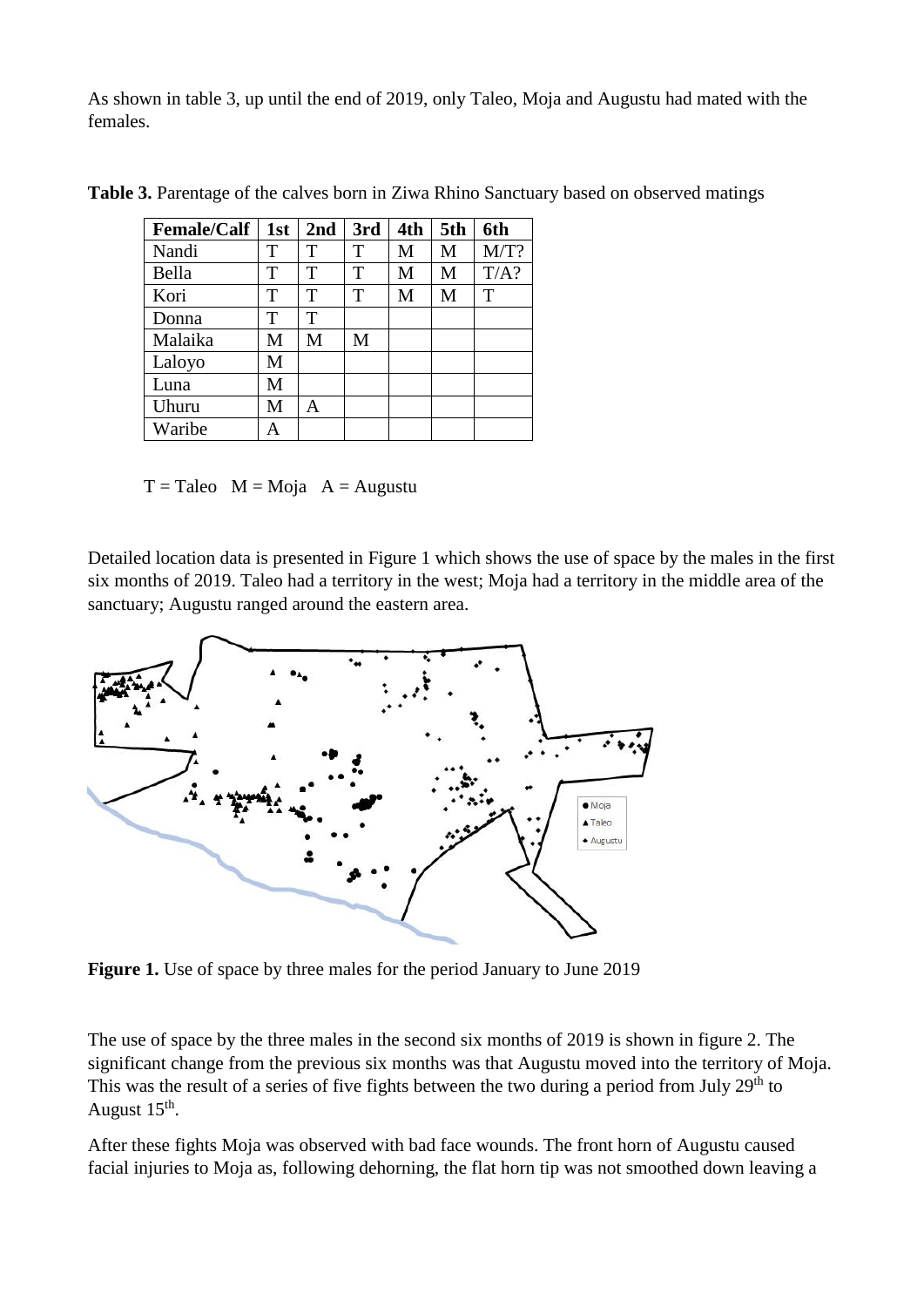sharp edge that tore the skin of Moja. Inflicting a painful injury gave an advantage to Augustu in a fight. This led to Moja allowing Augustu to stay in his territory to avoid further injury.



**Figure 2.** Use of space by three males for the period July to December 2019

Figure 3 shows that between the eight main breeding females a large part of the sanctuary was being utilised with the rhinos largely found within the territories of Taleo, Moja and Augustu as shown in Figures 1 and 2.



**Figure 3.** Use of space by eight breeding females during the year 2019

**Overview** 

The data presented represents the development of white rhino male social organisation at Ziwa Rhino Sanctuary. Initially there was a single, dominant, breeding male with the whole sanctuary